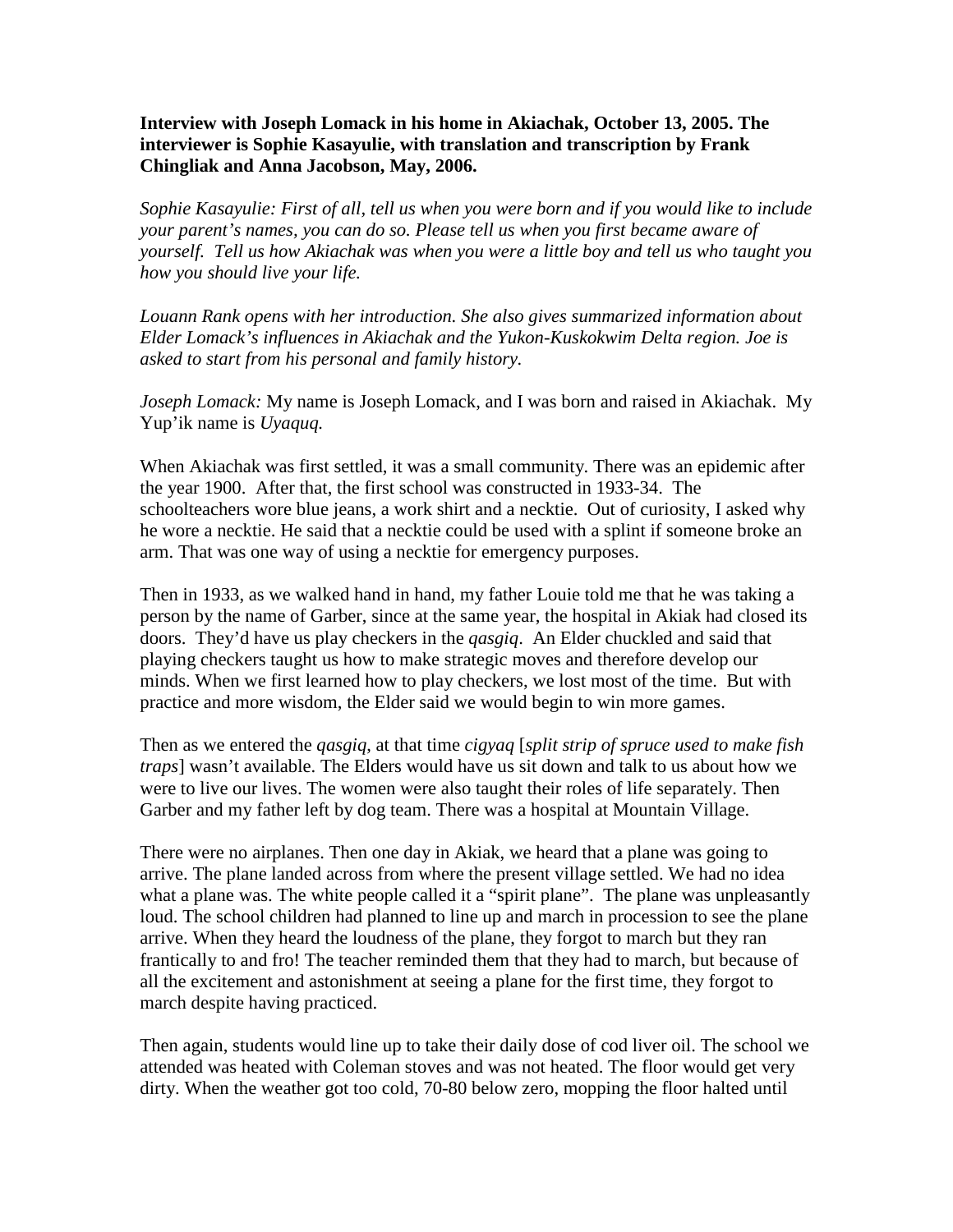the weather got warmer. Only when the teacher insisted that we mop the floor, it would finally be mopped.

We would go to school in our traditional parkas, then as we entered our classroom we would recite in unison, "High Diddle, Diddle" practically everyday. Eventually I learned it by heart, because we recited it everyday! Then again, we would recite "Humpty Dumpty" everyday; then again, I learned it by heart because we recited it everyday.

Then one day after reciting "High Diddle, Diddle", someone asked me if a cow really jumped over the moon. I said that what they believe about this was just a fairy tale. Our shamans went to the moon and back, round trip! And this was a fact! They couldn't reply at what I just told them.

When a student didn't pay attention, they would sit in a corner all day! That penalty wasn't beneficial for anything because nobody learns anything by standing in a corner. When a student was caught chewing gum, the teacher would stick the wad of gum on their forehead. *Taqiikaq, Murusaq* (Moses Henry), and also *Irneryuq* (Herman Hawk) of Tuluksak were notoriously famous for having gum stuck on their foreheads. Teachers back then were very strict. I heard *Irneryuq* would be bound to a chair all day as punishment. *Irneryuq* confessed that he felt he was fortunate that he did not lose his cultural values and adopt western practices. His father's name was *Tanuuller*. Then there was a head nurse named Lulu. She had planned to move to Bethel, and then one day fulfilled her plan.

They named a slough between here and Bethel "Church Slough." They had large dance gatherings there and in other villages as a form of worship. For those who were less fortunate, those who did not have enough food to sustain themselves, they would be given food equally along with other participants.

Those, specifically orphans, who weren't fortunate to own a rifle were given brand new rifles. Young boys and men were taught how to handle a gun safely and shoot with accuracy. Then, when they were able to shoot a blade of grass from the top on down, that was when they were considered qualified as a sharp shooter and able to hit an animal they would be hunting. They became very familiar with their firearms so that the shooter could determine the distance of an animal and determine how high to aim even when the target was a long distance away. For example, if a target was a long way off, the shooter would aim above the animal, pull the trigger, wait a few seconds, and when the animal fell down the shooter would say, "I have hit the target!" They would then walk over to the animal and find that the bullet had hit its mark.

Those days were sometimes stressful. Back then, the teachers traveled by dog-team. When there was shortage of water, without concerning themselves with germs, they would fetch a kettle of water to boil. Sometimes a five-gallon [white gas] can was used to fetch river water. It was more recently that they became better known as Blazo containers. The outboard motors they had were 1 or 3 horse-powered Johnson outboard motors. We would sit on the riverbank and observe those who had Johnson outboard motors taking off on their boats. They seemed to travel very fast to us! We admired their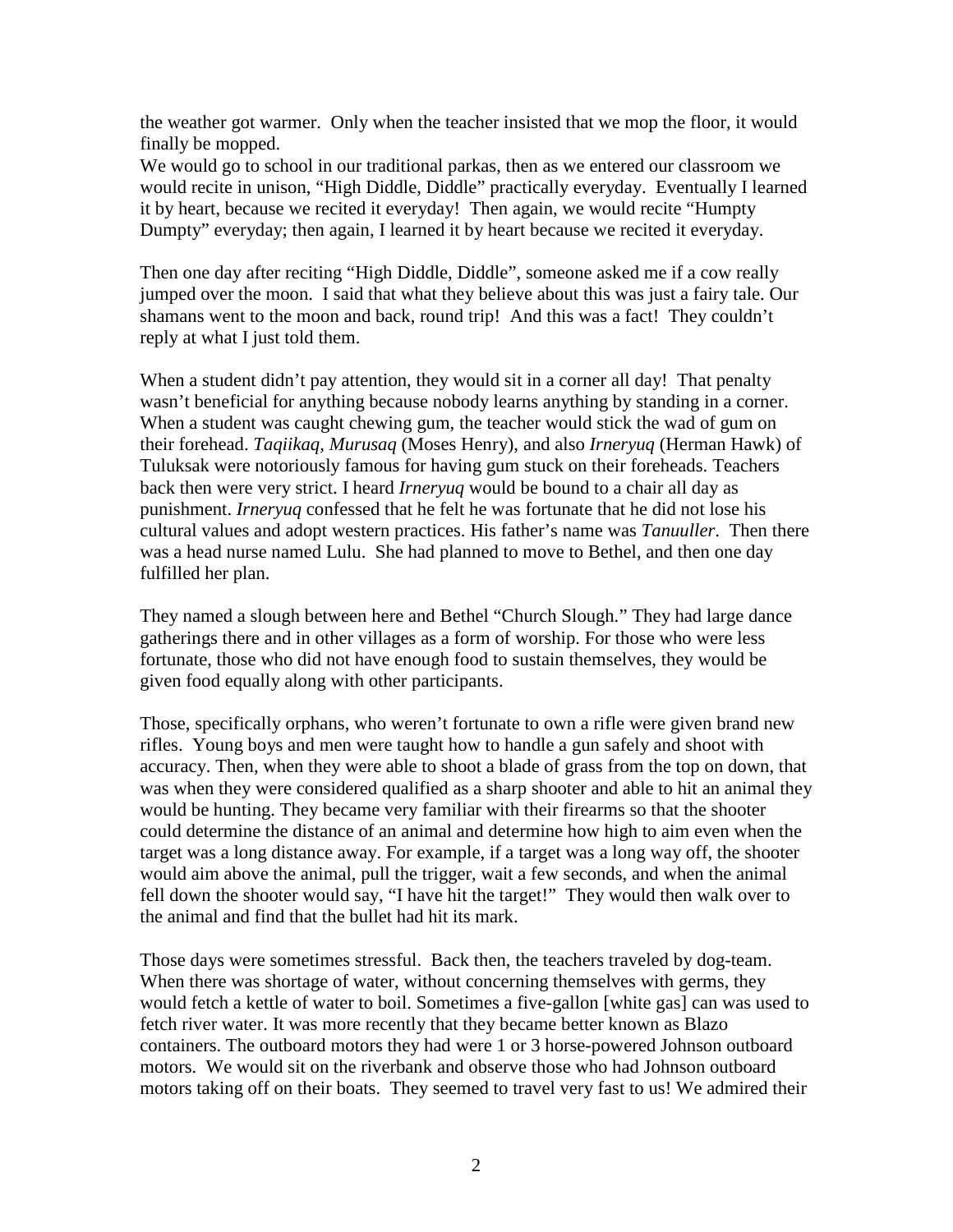speed. When the motors ran out of motor oil, seal oil was sometimes used as a substitute. Once mixed with gasoline, the motors would emit a familiar smoke of fried bread! The single horse-powered Johnson motors were so slow that a person rowing could overtake them.

The people back then were very patient and resilient. We were taught what areas in the wilderness always had fish. The people were very familiar with the conditions of the wilderness, and which areas didn't freeze. They didn't abuse but took good care of their dogs.

There used to be lots of snow back then. I remember a time when I became aware of myself, there was a passage and I climbed the passage and went outside and found that the snow was level with our house. Most of the houses were covered with snow and only the smokestacks were visible. There used to be a lot of snow and when spring arrived, there would be a lot of water. Flooding in the spring caused concern for everyone.

We were cautious about drinking too much water. My late older brother [William] Lomack] sipped water from a tablespoon when he was thirsty. When we said we were thirsty and our spittle was still watery, we were told, "You weren't thirsty yet." When we were really thirsty, we were allowed only to sip a little bit of water, just enough to quench our thirst. Water wasn't liberally used like it is today. The reason we were disciplined this way was to maintain our stamina when food was scarce.

During the famine, when they lived in sod houses, some women would hide food under their grass bed mat on the floor. They say these women were corrupted. But, when their husbands realized that these women were hiding food from the family, even though it was a woman's charge to serve food, the husband would take charge of the food and share it in morsels so as to make it last with the rest of the family.

When there were severe food shortages, people were alarmingly frightened. And there were some reports of a small camp, where one woman lived near what is now called Oscarville. During a time when there was a famine, a man traveled up-stream and came upon this camp where the lone woman lived, and saw that she was stout despite the shortage of food. Everyone else was lean and skinny, because of the food shortage. As he walked up to the camp, the woman invited him to eat. Hesitant to respond to her invitation, he peered into the cooking pot and noticed a small hand bob from the boiling water for a second. Then the woman told the man to eat. The man responded, "Because I didn't know you lived here, I had my morsel of food and I would like to reach my destination." The man then realized that the woman was cannibalizing her own children.

The people's advice during food shortage concerning certain plants, such as: grass and wormwood (*qanganaruat*), because they were able to cleanse the digestive organs when the body is starving and cannot digest food properly. And although food becomes readily available after a shortage, the people would continue to internally cleanse themselves by consuming certain plants.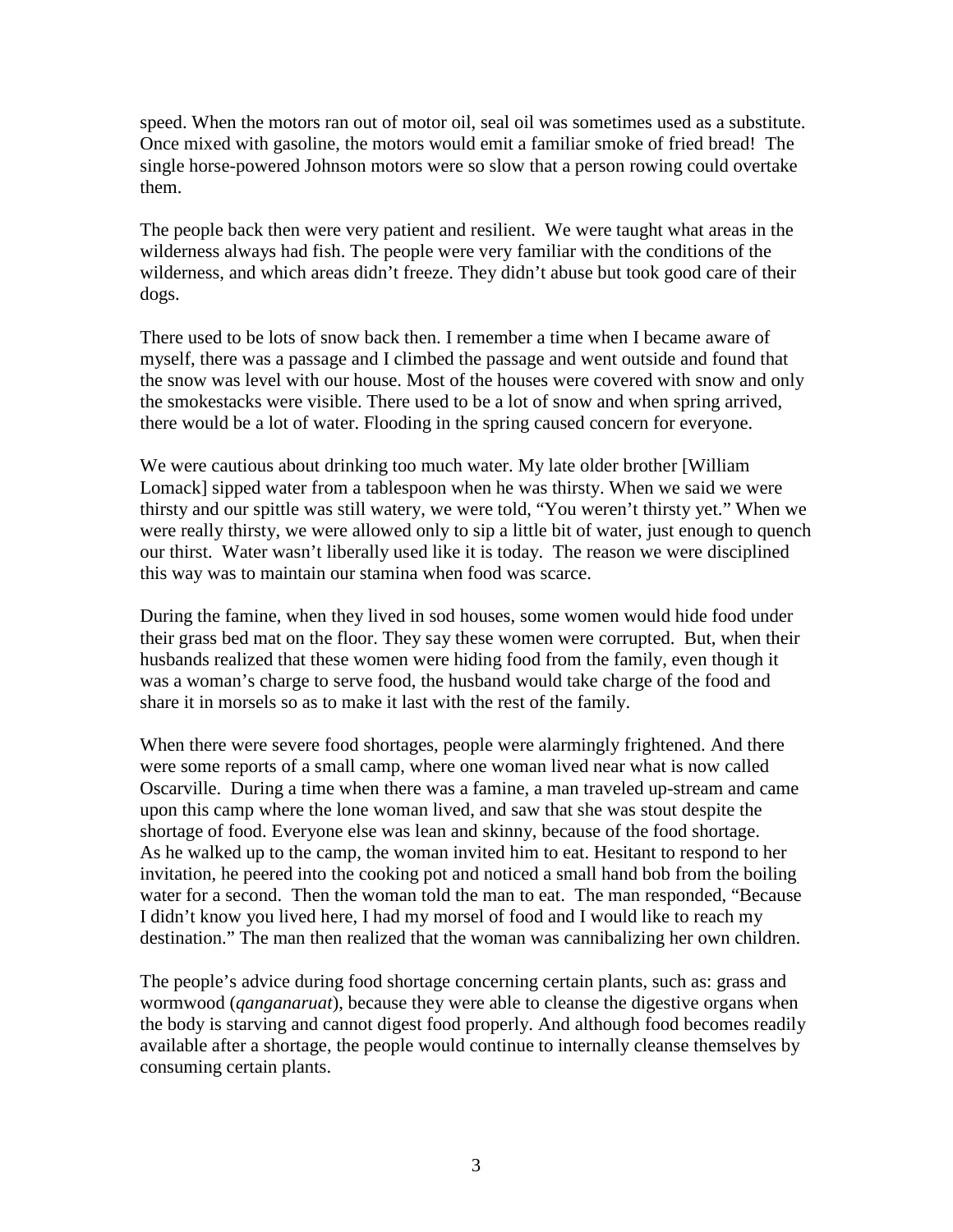And although food (fish) was plentiful, especially in the areas north of Akiachak, in Nunacuaq and Nunapitchuk or elsewhere, during times of plenty prior to the famine, there were instances when broad whitefish gizzards and roe were being thrown around playfully. Then a wise elder warned that Ellam Kilgartii [spirit who watches] would rebuke or reprimand people who wantonly waste subsistence resources when they are plentiful. When that happens, some people who've stored fish in woven grass baskets would find out that the fish they stored were all skin and bones and inconsumable.

After telling stories of those incidents, they would ask us [boys] to sit together along with some girls. We would be shown the bones of a fish and told, as an example, that even if we took those bones home to cook, they would not have any food value or taste.

During shortage of food, even the undesirable mice would be consumed in order to survive. In areas where blackfish were usually plentiful, a blackfish trap would emit loud noise like there were many fish being caught. But, once the trap was brought to the surface, there would only be a couple blackfish and a lot of ice chunks.

Then the two blackfish would be brought home, one to be cooked and the other saved for a later time. When preparing to cook the blackfish, the woman would pierce the fish so that it would bleed. The blackfish would be pierced until it bled to death. It would be prepared thoroughly then cooked. Once the cooking was done, the broth would be cooled off and then sipped.

Across the river at my fish camp, there is a pit with dried fish roe that was buried sometime ago by my mother. I've looked for it, but haven't been able to find it. I've heard that although fish roe have been buried for many years, they are still nutritious and edible for years. Men who went out hunting would place a single fish egg inside their mouth and refrain from hunger for a period of time.

Hunger is a condition that is very unpleasant and undesirable. An elder who wasn't able to hold himself up in a standing position said, "When famine happens to the generations to come, they will have modern weapons to sustain themselves with. But despite this convenience, they will kill the rich and take their food. But once the food is gone, they will die of starvation.

Now, people from the Yukon River, the Inupiaqs and other tribes from the northern portion of the Yukon River, had post-famine instructions to travel on to the Kuskokwim River during the spring when the smelt are migrating upstream. There is a place a little ways downstream from here, as reported by my late uncle, Jimmie, where two piles of dead people were buried as a result of eating too much smelt, even though they were warned prior to eating these fish not to eat too much.

There is a site across from the present site of Bethel called *Mamteraq*. An elderly woman had pointed to the place and said it was called *Mamteraq* and that today Bethel is called by that name. The name *Mamteraq* derives from a cache built on four wooden stilts.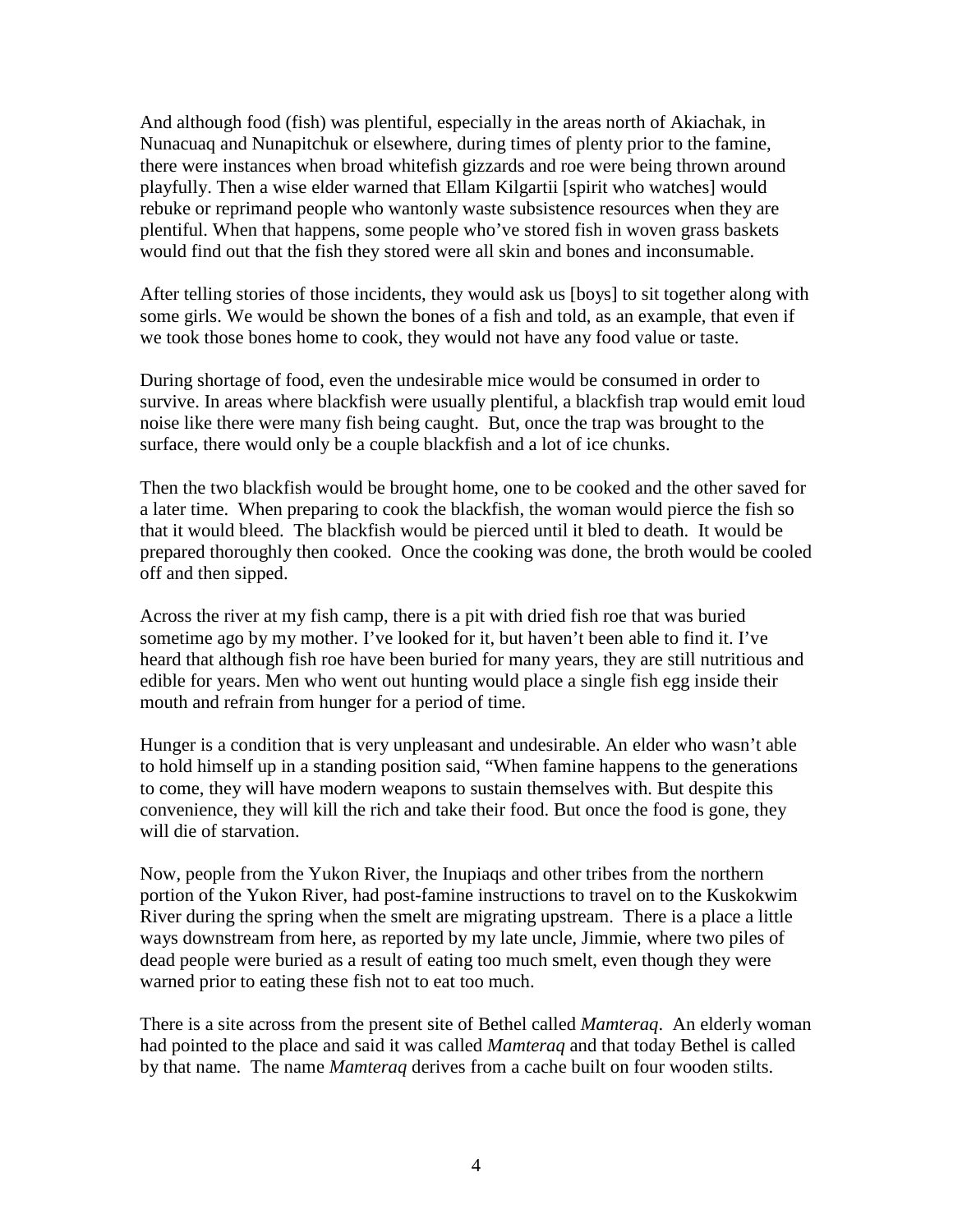It was in the later 1800s [1885] when missionaries first arrived from the outside. I don't recollect their names right now, and they arrived before I was born. They first stopped at Togiak, a Bristol Bay village, and because of the relatively low and flood-prone area of the place they moved on. Then they stopped at Quinhagak, and after staying awhile they moved on toward the Kuskokwim. From there they moved up the Kuskokwim River to what is now called Bethel. Their spokesman said they were going to name the place "Bethel," translated as the "House of God."

There was a young man who traveled to *Qinaq* to speak in their *qasgiq*. The elders prepared for this because it was going to be the first time someone was going to lecture to them on the scriptures. The elders of *Qinaq* often mentioned *Ellam Yua* or *Ellam Kilgartaanek*, and *Ungalek* or *Cingilek*. On the other hand, people of the tundra (*Akulmuit*) referred to Jesus as *Umikucimek* because he was generally an unacceptable person. [see \*\* below for continuation of this story]

But when the first missionaries arrived in Mumterilleq (Bethel), all the first helpers of the missionaries were former shamans. Because the grace of God is so strong, these former evil shamans repented, became missionary helpers, died and went to heaven. When these shamans were alive, they often practiced taking lives and their spirits as well. This evil practice was done through song and dance. There are two practices of dancing through song: one is evil that takes the spirit (*yuirayaraq*) and the other is good. There were mentions of story telling and mythology, because the traditional lifestyles of our ancestors are often taught through stories and songs. There is a popular story about *Apanuugpaq*, but I will not tell the story at this time. He was a very noble and successful hunter/provider (*nuqallpiaq*).

Then, as state schools were constructed in Bethel, many of the non-Natives that I got to know learned how to speak in our Native language. Then as they learned to speak the language, they also learned to eat our native food. They collected and prepared food just as the native people did. Sometimes, because we collaborated with the non-Natives frequently, we'd smell that they'd been in the smokehouse smoking their fish.

Sled dogs were strictly advised by our elders not to be physically abused. Dogs were able to save their owners' lives and the dogs had a keen sense of detecting thin or open water on the frozen river. When they detected dangerous conditions, they would bark a warning and divert the sled toward the shoreline, therefore saving the life of their master.

That's part of the reason why people were advised to treat their dogs nicely. Because I took care of my father's dogs a lot, I was advised to cool off broth from the dog food and then feed them solid food later once their thirst was quenched. We had to treat our dogs respectfully.

Kayaks and canoes are very useful, although not very many people were fortunate enough to own a kayak. The people from the coast normally had kayaks that were able to withstand rough seas. Their traditional raingear was made out of dried sea mammal gut. These garments were worn when traveling in the sea and during stormy days. There were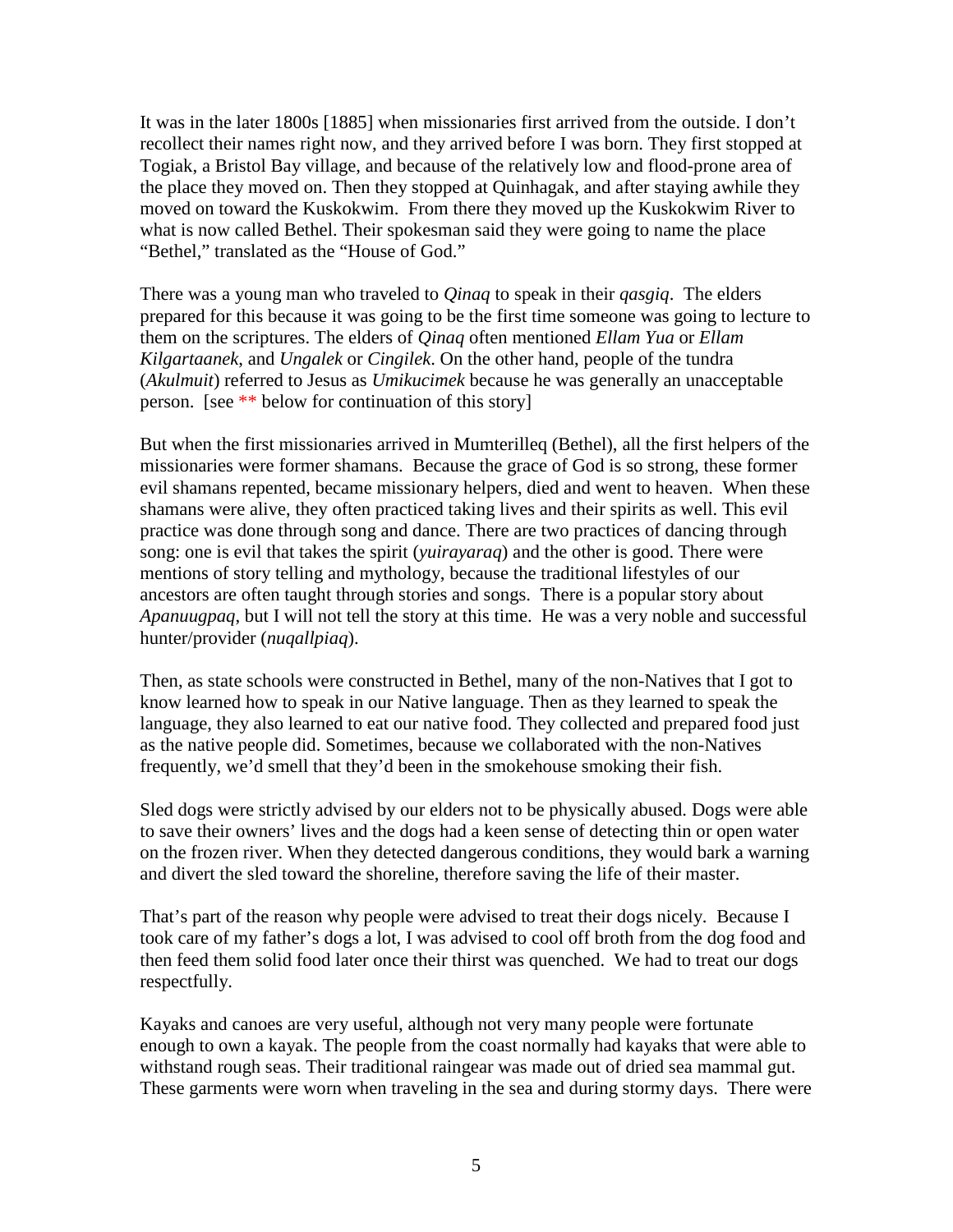also boots made of king salmon skin. They were waterproof and kept their feet dry. Only when they forgot to dry them out, the ankle portion of the boots tended to rot.

\*\* [Continued from previous page] The young person preached from the Bible to the people of *Qinaq* and then the elders of the community agreed that they would spare his life because he was still so young. He preached in English with Yup'ik translation. The message the elders heard was exactly the same as their own traditional maxims. The elders realized that although their teachings weren't documented, their sayings and rules were identical to some of the scriptures in the Bible. We called them "*Kass'at."* Their stories and teachings stirred our curiosity and interest.

During the early, fall months when we were out hunting and gathering and would come upon another trapper's trap that caught an animal, we were advised to hang it high above the ground so that a fox would not be able to reach it. When the owner of the trap realized what we had done, they would thank us later for hanging the trap and its catch. The price for a mink pelt during those days was a reasonable price.

Fish was a main staple of our diet. During early fall, they taught me how to make blackfish traps, and even though I didn't think the fish trap was well done, the elders would compliment my finished products. When they complimented our fish traps, we would feel very grateful. Eventually, the fish traps we made got better and better.

When we were done using the blackfish traps, we were advised to place them on the ground with the funnel opening side on the ground so that birds wouldn't build their nests inside them. We were taught how to use the bow and arrow and some became quite proficient with the bow and arrow. But, once we learned the basic fundamentals of how to use them, some made long bows. Only the strong were able to draw back the bows that were large. Back in those days men were very strong.

The arrowheads were made of hard stone called *umiq*. The purpose of the arrow with the stone arrowhead was to penetrate, and the arrowhead would disengage and sometimes travel inside the animal to stop in its heart. That way they were able to provide food for their families and they were very good at using the bow and arrow.

I've felt rather apprehensive about our young people today. They are taking for granted what is available to them. And the food they are consuming is not native to us. During my childhood, the Yupiaq people didn't have butter knives, but they used their index finger like a butter knife. Even in Bethel, butter knives weren't readily available and I would sometimes see *Kass'at* using their finger like a butter knife.

I would make fresh coffee with freshly baked coffee beans. I drank my first cup of coffee when I was eighteen or twenty-one years old. We weren't allowed to smoke cigarettes unless we were twenty-one years old. It was the same for chewing tobacco, twenty-one was the required age. The first tobacco products I saw were the Bull tobacco brand; they were very strong. Some people also used chewing tobacco leaves to dress minor cuts, and the wound would heal.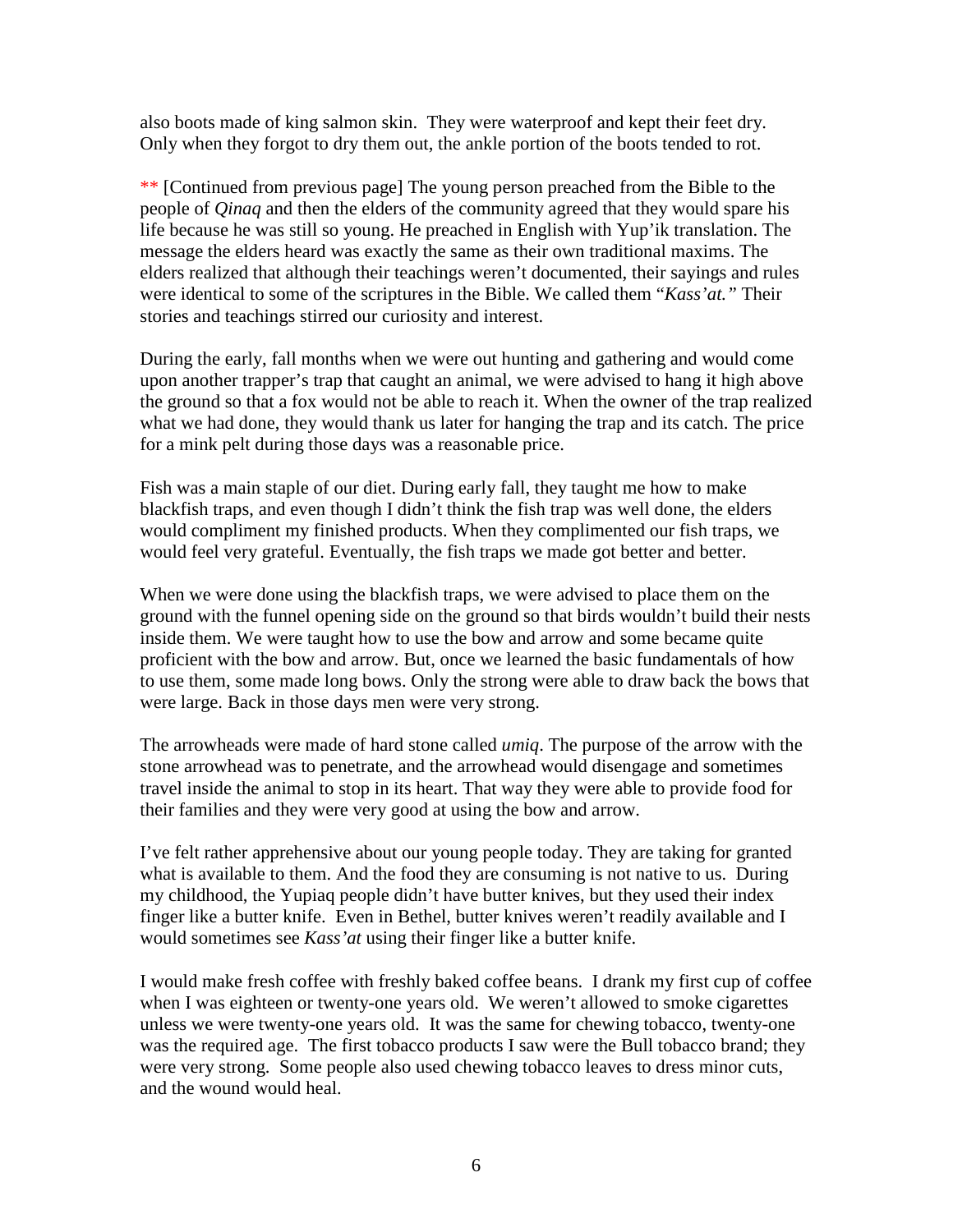The people in those days were of no comparison to those of today because they were hard workers. They constructed 'flat-bed' sleds to carry their sea going kayaks. They also made freight sleds to gather and haul woods with. The sled runners were made of very sturdy raw material, and their dogs were very strong. That was how the people I witnessed were.

Then one day the reindeer herders (Laplanders [Saami]) built a sawmill in Akiak. They cut lumber to built boats with, using a plane to smooth and shape the lumber at the same time. Then *Pekaq* (Roy George) and *Caulaaq* (Willie Nick) with the help of each other constructed a wooden boat. The boat looked very good when it was completed. When they were finished building the boat, they complimented each other for the nice boat they built. One of them hammered a nail, and as he hit the nail, the whole boat just sprung apart! Then they decided they had to reconstruct the boat using larger nails. They tried to match where the nails had been as they carefully reconstructed the boat using larger nails.

Tree pitch would be used to waterproof wooden boats by burning dried grass to soften the resin. And then spruce tree pitch would be used as waterproofing material especially for skin boats, but it was advisable not to apply the resin on very warm sunny days. Skin boats had to be moistened and kept in the water as much as possible because when the skin becomes dry it shrinks. This kind of skin boat was to be cared for very closely because loose dogs may gnaw on the skin. The skin boats would have to be stored high on racks so that dogs would not gnaw on them.

The wilderness was abundant with edibles. Sphagnum moss (*uruq*) was collected, dried and then washed before being eaten. Our mother would prepare it carefully, and once ready it was eaten with a little bit of seal oil. Once we were finished eating, we didn't feel like eating anything for the rest of the day. Everything in the wilderness was edible and many people don't know the edible plants in the wilderness at the present time.

Warnings of dangers to come in the future were often given in the *qasgiq* or in other communities, and we were often warned and told that we were becoming foolish. We heeded what they had to say because we deemed their warnings to be true. If there was just one case of stolen fur-bearing animal from a trapper's trap line, it didn't take long to make the incident known to all. The incident was dealt with at the first incident; the perpetrator was met with and reprimanded so that he would never repeat what he did again. Then, the case was closed and the perpetrator was closely monitored.

Then one day there was a discussion about our forefathers. It is said that when a person disregarded tribal authorities repeatedly, the person was banished from the community. Only when the person who was banished felt remorse and confessed that s/he would never again disobey, the elders' authority would allow s/he back into the community.

Then one day a person shared insight after reading from the Bible that an erring member of the church should be removed from the fellowship of the congregation if s/he does not comply with the requirements of a believer. The scriptural reference says that the person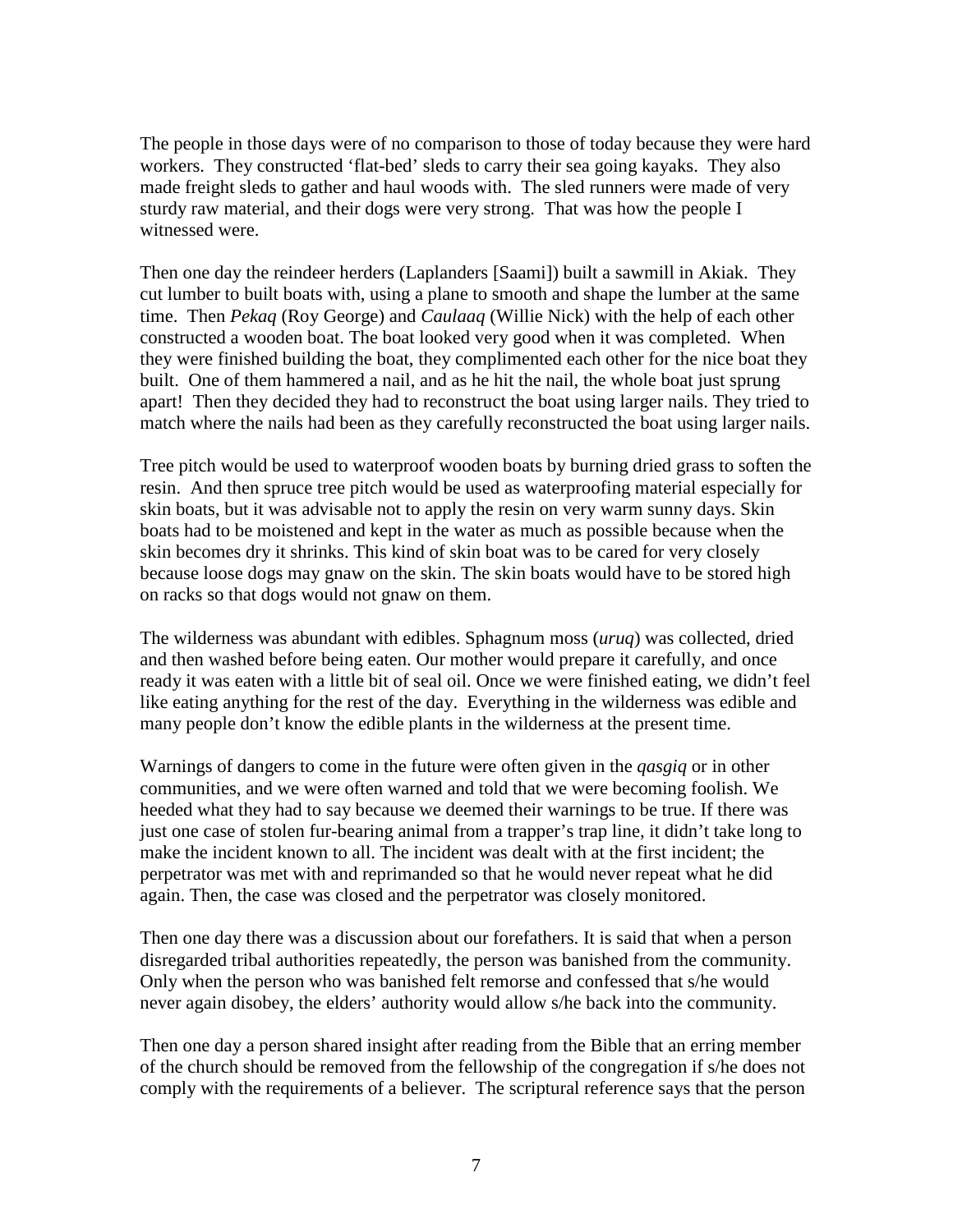will then be treated as an unbeliever. Only when the church member confesses and is remorseful of his/her unfavorable conduct, will they be reinstated to the membership of the church. We realize that our ancestors were disciplined in ways similar to ways given in scriptural guidelines, despite their inability to speak and understand the English language. They respected and honored everything around them.

During the first cold spells of the year, when temperatures reached down to –80 degrees below zero, I remember a time when it was eighty below zero here in Akiachak, and it was eighty-five below in Bethel. This was the time when winters would become extremely cold. We had no idea what radios were during that time either. Schools didn't have insulation whatsoever. The teachers during those days would dress very warmly in their classrooms.

The classrooms used candles and kerosene lamps for lighting purposes. There were many things that we didn't have that were introduced to us that amazed us. Then during the summer months, as the teachers learned some of our cultural traditions, they would also collect rainwater to use during the summer months. What else did you want to know?

## *Sophie: During those days, were you one of the first health aides?*

JL: I was a health aide at the same time while I was working at the school. I didn't know medical terminologies or illnesses, but I contacted the hospital through the Northern Lights radio. And when my hearing was good, I was able to detect broken bones by the creaking sounds of broken bones. Doctors were amazed at my diagnoses without making mistakes with my sense of hearing. That was when my hearing was near perfect.

During that time I also used a piece of wood, about a foot long with a piece of soft cloth wrapped on one end, and I would place the other end on my ear and the other end on a person's chest and listen like a stethoscope. People who've begun to have tuberculosis symptoms would emit rattling sounds. People with tuberculosis would have itching throats and cough a lot with those symptoms we knew they had TB. The more conventional method for testing TB was with the modern testing methods.

But, people who've been diagnosed with cancer would eventually become very skinny and it was amazing how long they survived under those conditions. Consuming and utilizing traditional medicines such as willow tree bark would miraculously heal some people from tuberculosis.

Then, there was an incident where there was a report of someone smoking Buhach. There were confirmed reports that the person recovered from tuberculosis. When people were infected with tuberculosis, they had to take a lot of medicine tablets. Some infected people chew medicinal plants to help them get better. Certain tree products with medicinal value were consumed and helped cure tuberculosis in many.

*Sophie: What kinds of tree leaves were consumed?*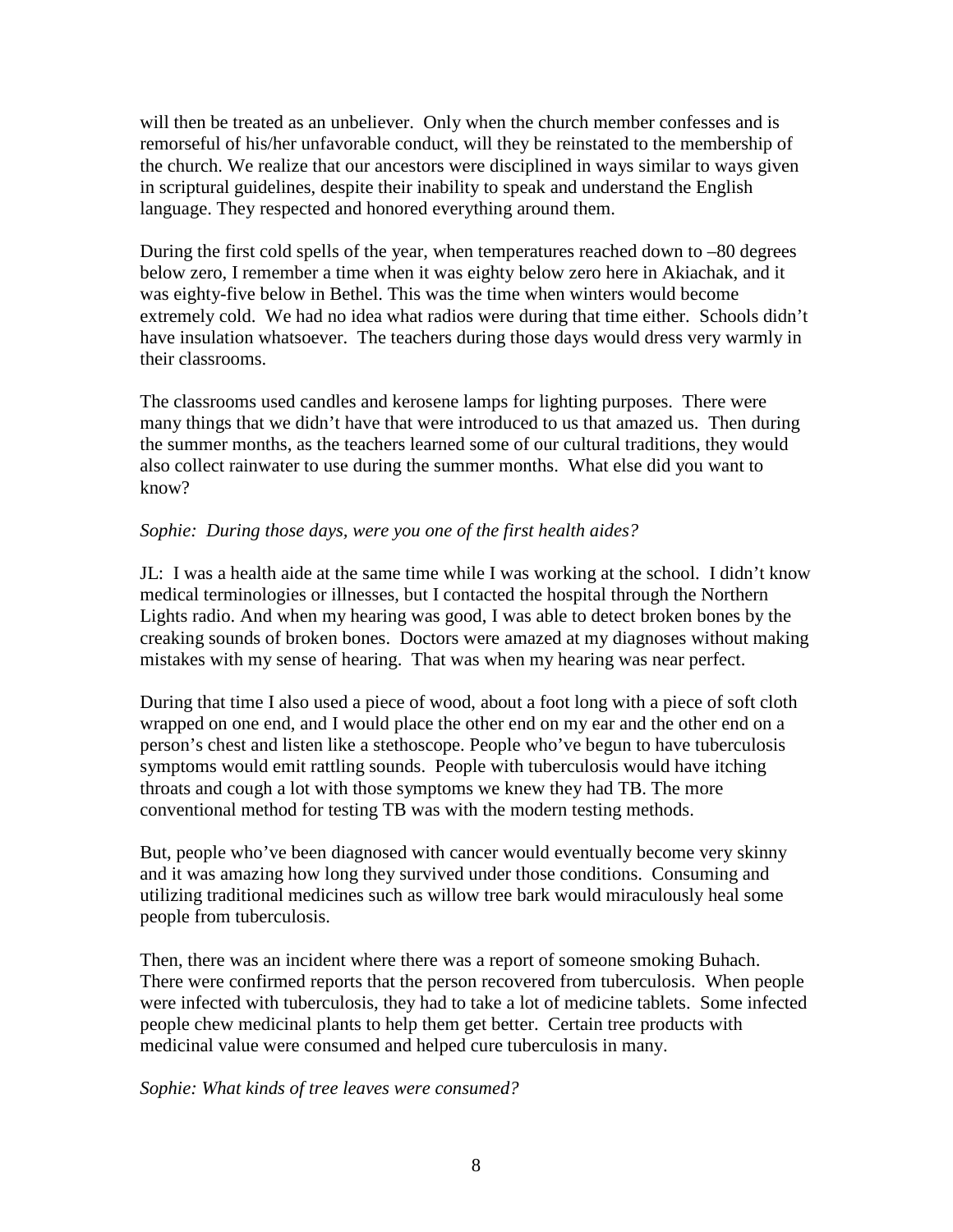Soft edible willow leaves. There were other tree products that had medicinal value; there was also the birch tree. The birch trees sap or juice was extracted and it resembled apple juice, as I later saw how apple juice looked. The dosage recommended was one teaspoon of birch sap a day. There was also extract from boiled pine needles. There were a variety of traditional medicines that the Yup'ik people made.

When I was a health aide, there were many times when I would have to skip regular mealtimes. Someday I would go all day without eating when I was tending to the needs of the sick people. But it was very stressful for me when the diphtheria epidemic hit. A person was diagnosed in the morning and would be dead the next day.

If only I had known during that time what an old man told me when he asked, "When there were people dying of diphtheria, did you know what the remedy was?" I said I had no idea. Then he said, "If you had known, you could have opened their mouths wide and given them a little incision in their throats. They would have been healed of diphtheria."

When the diphtheria epidemic hit, we were nearly decimated. Military and State doctors assisted me during that time. A person would contract the illness in the evening and die the next day. Because so many people were dying, the bell ringer ceased to notify people by ringing the bell. The epidemic nearly spread but the military and state medical officials helped out. People were quarantined and weren't allowed to travel to other villages.

When people traveled to Bethel to go shopping, they would have to stop at Hangar Lake, pitch their tent and then Ke*lucaq* (Joe Andrew) and others would accompany the people to the store. During that time a hundred pound bag of flour cost \$6.00. The price of gasoline at that time was very pricey for us at \$12.00 a drum (55 gallons). And also a drum of stove oil (heating fuel) to us was very expensive at \$8.00 a drum. Compared to today's prices, the prices then were very cheap as we later realized.

Those were some of the results of our teachings. We realized that the advice given to us by our Elders was identical to the teachings of the Bible and many of our traditional and cultural values, advices and warnings were alike in every respect to the teachings in the Bible.

And then during my time as a young man, reindeer were used domestically for traveling and hauling heavy loads. The reindeer were trained, harnessed and used for traveling up to the tundra villages. When riding in a sleigh behind harnessed reindeer, people would have to face backwards because the snow from their hoofs would feel like snow pellets on the face. Caribou were slightly bigger than the reindeer and many people mistakenly call the reindeer caribou.

I am a shareholder of reindeer and I have the document to verify that I am an owner and I've shown the document to the Department of Fish and Game. And also, after a teacher gave the signed documents to me, I still have the original document but it has become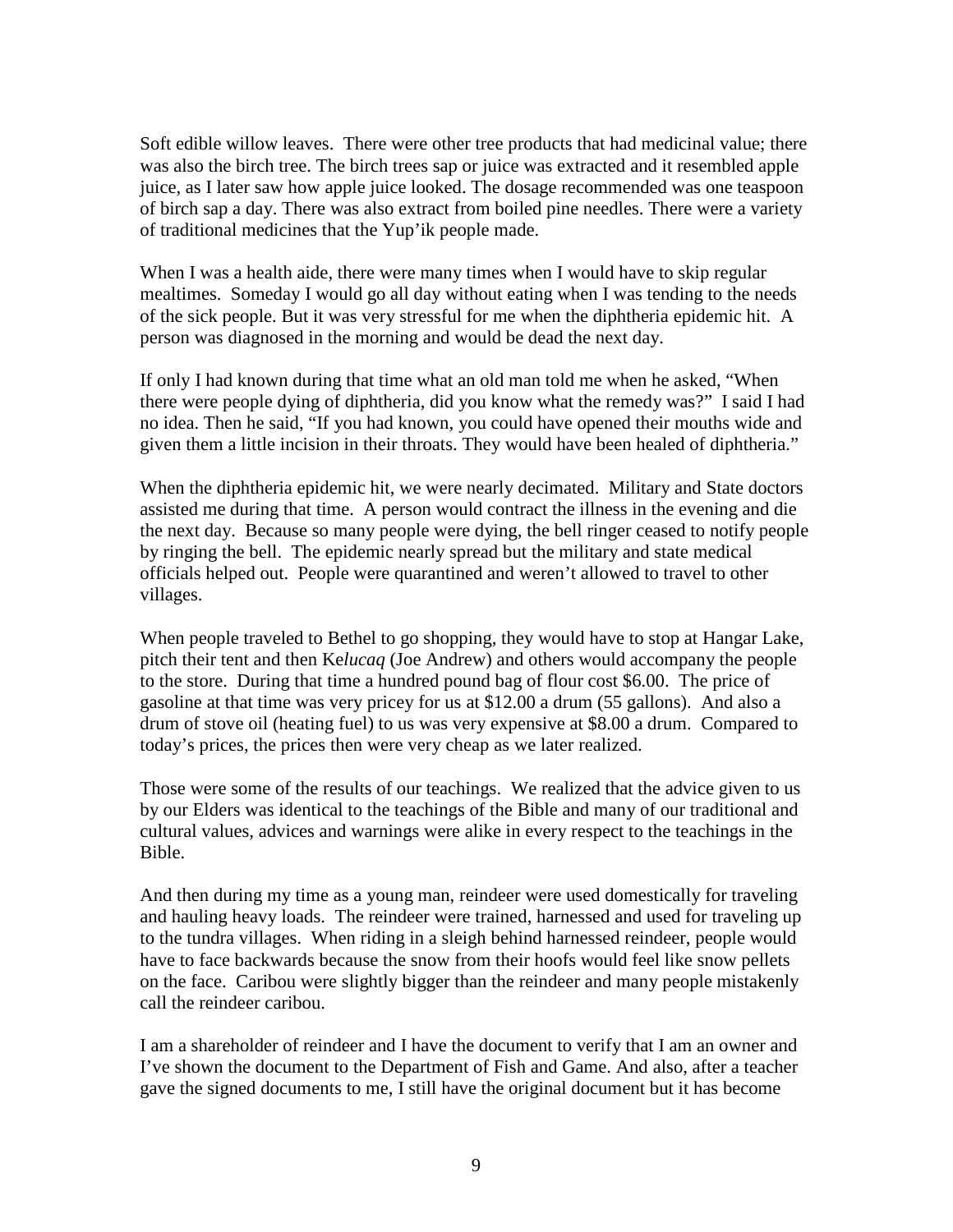torn. So, if moose hunting season opened I can utilize the document as an official permission to hunt moose and authorities cannot do anything to me.

There were others who were given this official license but they've lost theirs. Officials from Juneau and the Department of Fish and Game had deliberated about my license but concluded that there wasn't anything they could do about a lifetime license. I still have mine stored somewhere here in my house.

*Sophie: We've met during this week, but I just remembered an elder who lived here in the past, Marie Forrest, who had children who grew up here and were about your age. Can you share a little about that?*

Marie lived here and as young boys, Harry Samuelson and Oscar (Samuelson). Oscar had a wife from another part of Alaska. *Cakayaq* (John "Datu" Samuelson) inherited a store as did Nani, Chris Nerby and Marie Forrest. It was a fairly large store that eventually grew.

I grew up knowing them. Marie's children were able to speak Yup'ik very well and we were about the same age group and I grew up together with them. Although I didn't feel up to it, they would even let me sleep over at their house. Teddy (Samuelson) was the person who let me sleep over, and they had a bunkhouse.

Then Morgan came and they built a sawmill. The small sawmill was a scary place to be around. It required water to cool it off when logs were sawn. The late Wilson knew how to operate it too. They had a store, all of Marie's children ran the store, and there was Harvey, Teddy, Billy, Lala, and Sammy, all of them.

Although being the merchant's children, the children had to ask before they took anything. They couldn't take anything without asking because they honored their parents. One day they told me that their mother was cooking something very nice. They said it was a big bird called a 'turkey'.

We got ready to eat and were being served and everyone anticipated a delicious meal. I also agreed that it looked delicious and the meat was nice and white. We ate, but the merchant's children said they didn't like the turkey because it was too dry and caused them to choke on the dry meat. I agreed and refused to eat anymore. Everyone refused to eat anymore of the turkey and most of the dishes were left uneaten.

Then the late Sammy told a Bible story, although he opposed the Word of God. He taught me a few things and I later began to speak and understand some English. He also taught me the names of stores. There were some things that I was taught in school but I never learned too much there. But *Aqsatayuq*'s wife, an Indian woman, told us Bible stories by teaching in English and then interpreting what she told.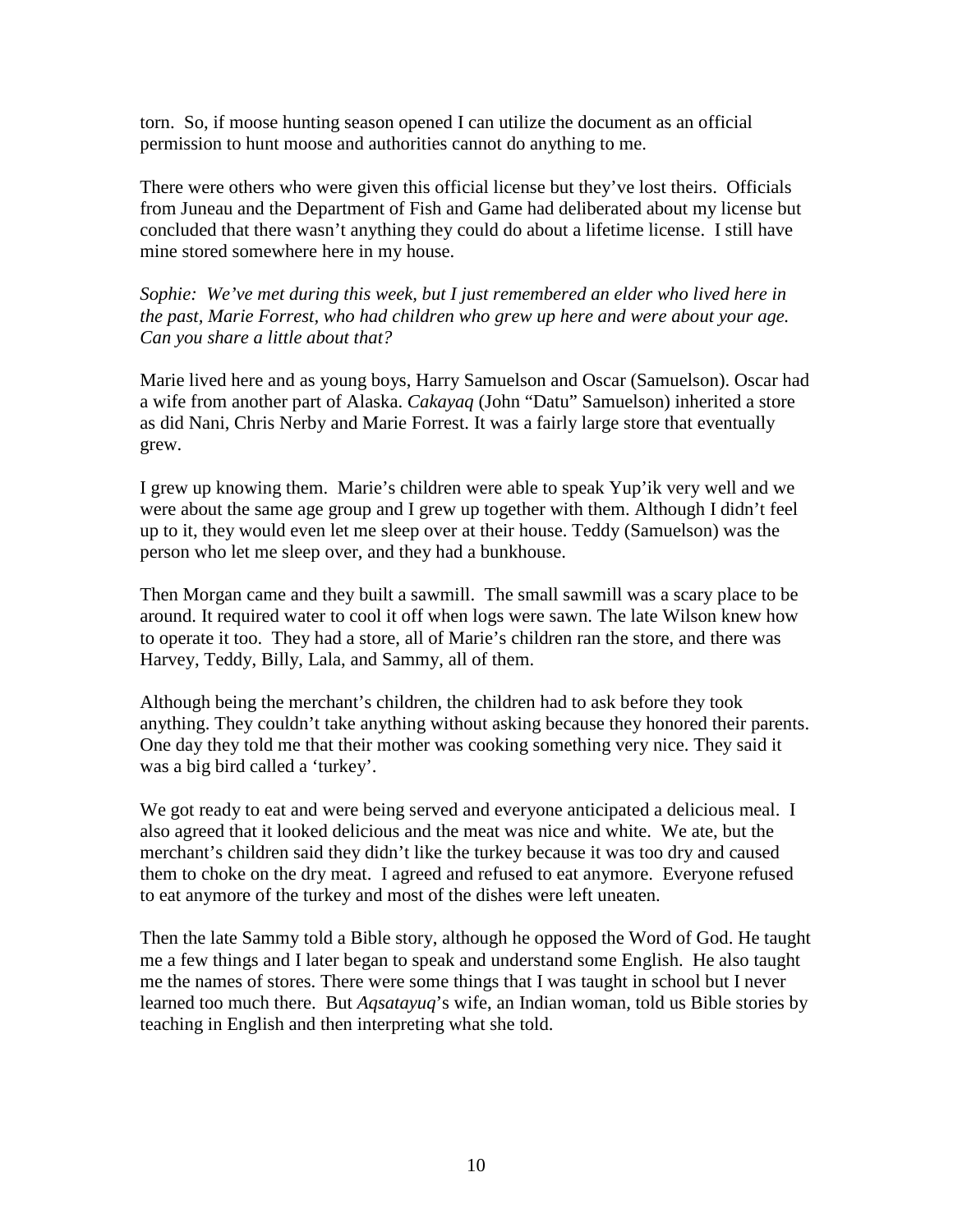And then there was a person named Cuuqvak who was a translator for the Moravian missionaries and the Russian Orthodox Church. He was of the Orthodox faith but served in close collaboration with both denominations camped together in Bethel.

Harvey loved to attend Sunday school. Being fluent in English and Yup'ik, he interpreted for us and helped us learn better. Sammy was a very good friend of *Kingutiq* [the late Lott George] and one day they got a bicycle. There were a lot of tears shed while trying to learn how to ride the bike. There was only one bicycle and whoever was trying to learn how to ride would run into the side of the smokehouse then start crying.

Then it was my turn to try and after balancing on the bike I took off toward the smokehouse. I didn't know how to steer the bike so I rammed into the side of the smokehouse and started crying. Every single person trying to learn how to ride the bike shed a few tears while trying to learn.

## *Sophie: I remember Marie's store being brought supplies by barge. Can you tell a little about that?*

When the barge came everyone worked, including the women. When there was a death in the village, she provided clothing for the deceased and food for the surviving/grieving family. That was what she did for the grieving families. Also, during the Easter season, she loved to attend the Easter Sunrise services and her favorite song was "Hallelujah, He is Risen." She really loved that song.

Before the church bell rang, she would come into my house and then we'd have coffee. It was about the time I started to work at her store when her late husband, Samuelson died. Then a well was constructed in the school basement. Anna McDonald traveled outside to the lower forty-eight and came back by ship. It was made known that each one of their family members died of cancer including her. Anna was our schoolteacher here in Akiachak.

It was during the excavation of the well for the school -- it was a well about fourteen feet deep -- that a fatal gas poisoning occurred. *Curaqaquller* (Jack Johnson) insisted on borrowing my father's hip boots, back when hip boots were very hard to find. Jack then went over to the pit and I went over soon after. When I got there, the people were running to and fro excitedly, including the women. They were all running toward the school. There was a person whose name was Blitz. He went to Anna McDonald's place and found her crying, and Blitz didn't understand why she was crying.

He went down quickly to the excavation site and found people there. They warned that the well was dangerous. The gas coming out of the pit was so strong that the gas fumes would extinguish the Coleman lamps.

Flashlights weren't able to turn on either. Then, when Blitz stooped to look into the pit, he fell in. Every person who peered into the pit fell in. Then, *Tacungqaq* (David Steven)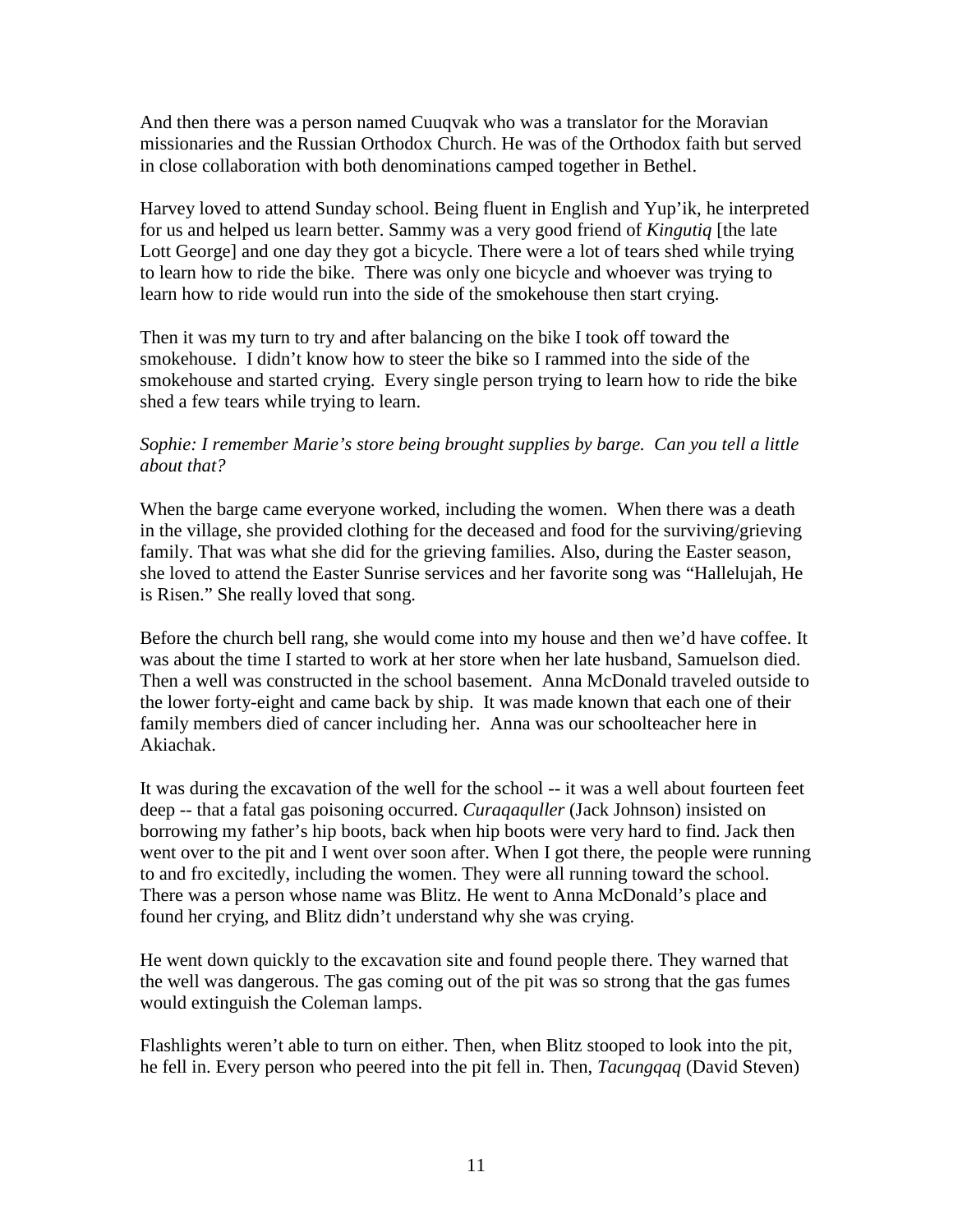went down to the pit. David made an effort to secure Robert Nick *(Anirtuun)* and pulled him out of the pit.

I went over to the shop, but I was forced out of the shop and sternly advised not to go back in. There was only one person who died at the scene. Harry, Marie's husband, came over and peered into the pit and realized that it was gas fumes. It was confirmed to be gas poisoning. Then *Curaqaquller* (Jack Johnson) was pulled out of the pit. There was a little sign of life in him but since he was exposed to the gas he died later.

Then my late older brother was advised to hastily go to Bethel by dog team, and after forwarding a letter to the commissioner, he traveled to Bethel. He was gone for only about a couple hours. He said the trip took less than an hour to Bethel. After taking care of what was needed he returned as fast as he could. He said it took about a half hour to get to Akiachak.

After the letter was delivered, I approached McDonald in the basement and noticed his eyes were bloodshot. That's when we found out about the death of Jack Johnson. I was instructed how to properly fill out the necessary paperwork. The paperwork was called a 'guardian' [not clearly audible] and the court hearings were done in Fairbanks.

Mail service didn't happen for a month to two months. The court system utilized my services about four times. I was required to pay \$40 to the court. Money was tight during those days. I reported what was happening and let Eugene know that I was required to pay \$40 court fees to the government and Federal agencies. I was refunded for the money I paid.

It was a very unpleasant situation with *Nugeqpaq* [Jack Johnson's widow, Elizabeth] because losing her husband caused her a lot of mental anxiety. The loss caused her a lot of stress and she would spend a lot of time in the wilderness. The loss devastated her mentally. When she came back from the wilderness, some elders would check on her. The only person that she made contact with was *Iilleq*'s wife. And, also the one that was married to a lady from Kwethluk. Jack Johnson *was Iilleq*'s son-in-law. These were the others who were staying at the wilderness. Their mother would periodically check for her well-being by bringing her food to eat. Sometimes she wouldn't be there. The father and mother of *Nugeqpaq* would tell people not to make contact with her even if she came back from the wilderness.

There were a couple instances when the U.S. Marshal would fetch *Nugeqpaq* from the wilderness. The elders would all agree to give the marshal authority to fetch her. Then, one day the elders said that the commissioner from Bethel exercised too much authority and so did the marshal. The people inquired about the authority of the commissioner and the marshal and they were told that their authority equaled authorities from Washington D.C. After a little difficulty communicating, the two were titled a magistrate and state police officer.